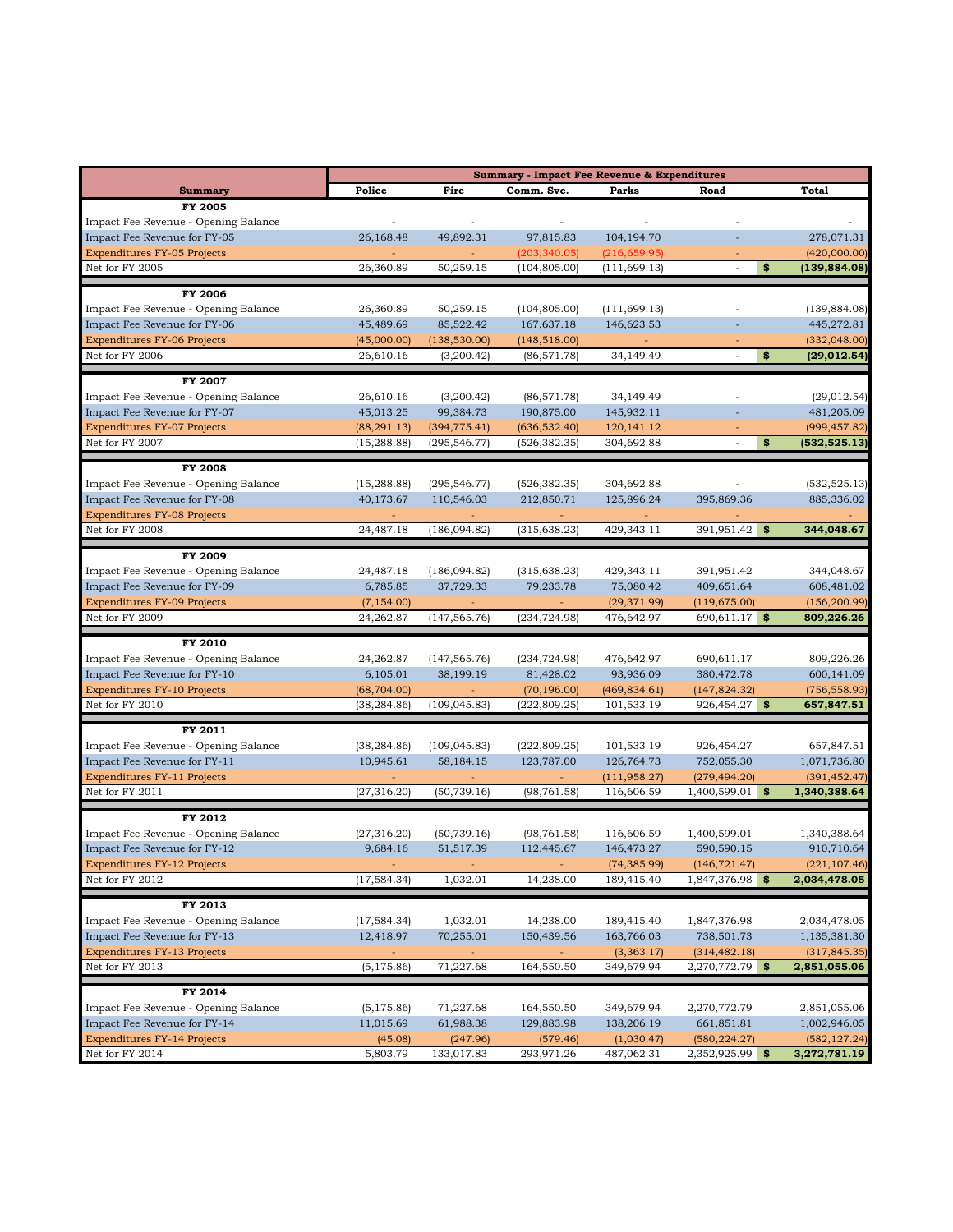|                                      | <b>Summary - Impact Fee Revenue &amp; Expenditures</b> |                          |                          |               |                    |                |
|--------------------------------------|--------------------------------------------------------|--------------------------|--------------------------|---------------|--------------------|----------------|
| <b>Summary</b>                       | Police                                                 | Fire                     | Comm. Svc.               | Parks         | Road               | Total          |
|                                      |                                                        |                          |                          |               |                    |                |
| FY 2015                              |                                                        |                          |                          |               |                    |                |
| Impact Fee Revenue - Opening Balance | 5,803.79                                               | 133,017.83               | 293,971.26               | 487,062.31    | 2,352,925.99       | 3,272,781.19   |
| Impact Fee Revenue for FY-15         | 13,053.90                                              | 80,829.25                | 169,768.90               | 169,284.29    | 937,765.38         | 1,370,701.72   |
| <b>Expenditures FY-15 Projects</b>   |                                                        |                          |                          | (65, 307.00)  | (820, 488.03)      | (885, 795.03)  |
| Net for FY 2015                      | 18,856.31                                              | 213,771.91               | 463,586.65               | 590,909.93    | 2,469,280.22<br>S. | 3,756,405.03   |
|                                      |                                                        |                          |                          |               |                    |                |
| FY 2016                              |                                                        |                          |                          |               |                    |                |
| Impact Fee Revenue - Opening Balance | 18,856.31                                              | 213,771.91               | 463,586.65               | 590,909.93    | 2,469,280.22       | 3,756,405.03   |
| Impact Fee Revenue for FY-16         | 12,287.79                                              | 75,724.97                | 156,405.35               | 138,288.26    | 794,143.72         | 1,176,850.09   |
| <b>Expenditures FY-16 Projects</b>   |                                                        | $\overline{\phantom{a}}$ | $\overline{\phantom{a}}$ | (217, 480.68) | (536,998.27)       | (754, 478.95)  |
| Net for FY 2016                      | 31,144.10                                              | 289,496.88               | 619,992.00               | 511,717.51    | 2,726,425.67<br>S. | 4,178,776.17   |
|                                      |                                                        |                          |                          |               |                    |                |
| FY 2017                              |                                                        |                          |                          |               |                    |                |
| Impact Fee Revenue - Opening Balance | 31,144.10                                              | 289,496.88               | 619,992.00               | 511,717.51    | 2,726,425.67       | 4,178,776.17   |
| Impact Fee Revenue for FY-17         | 19,763.55                                              | 111,937.10               | 242,922.16               | 318,543.55    | 1,183,798.72       | 1,876,965.08   |
| <b>Expenditures FY-17 Projects</b>   |                                                        | ٠                        |                          | (656,076.39)  | (510, 147.03)      | (1,166,223.42) |
| Net for FY 2017                      | 50,907.65                                              | 401,433.98               | 862,914.16               | 174, 184. 67  | 3,400,077.36<br>S. | 4,889,517.83   |

Note: The amount owed by various categories will be paid to the

Capital Improvement Fund as new funds arrive over the next three - five fiscal years.

|                           | <b>Summary - Impact Fee Revenue &amp; Expenditures</b> |              |                 |                |                   |                |
|---------------------------|--------------------------------------------------------|--------------|-----------------|----------------|-------------------|----------------|
|                           | Police                                                 | Fire         | Comm. Svc.      | Parks          | Road              | Total          |
| Receipts                  | 260,101.86                                             | 934.987.35   | 1.922.080.07    | 1.899.512.07   | 6.856.132.13      | 11.872.813.49  |
| <b>Disbursements</b>      | (209.194.21)                                           | (533.553.37) | (1.059, 165.91) | (1.725.327.40) | (3,456,054.77)    | (6,983,295.66) |
| Fund Balance at 6-30-2017 | 50,907.65                                              | 401.433.98   | 862.914.16      | 174, 184, 67   | 3.400.077.36   \$ | 4.889.517.83   |

Note: The city started collecting Road impact fees in FY 2008